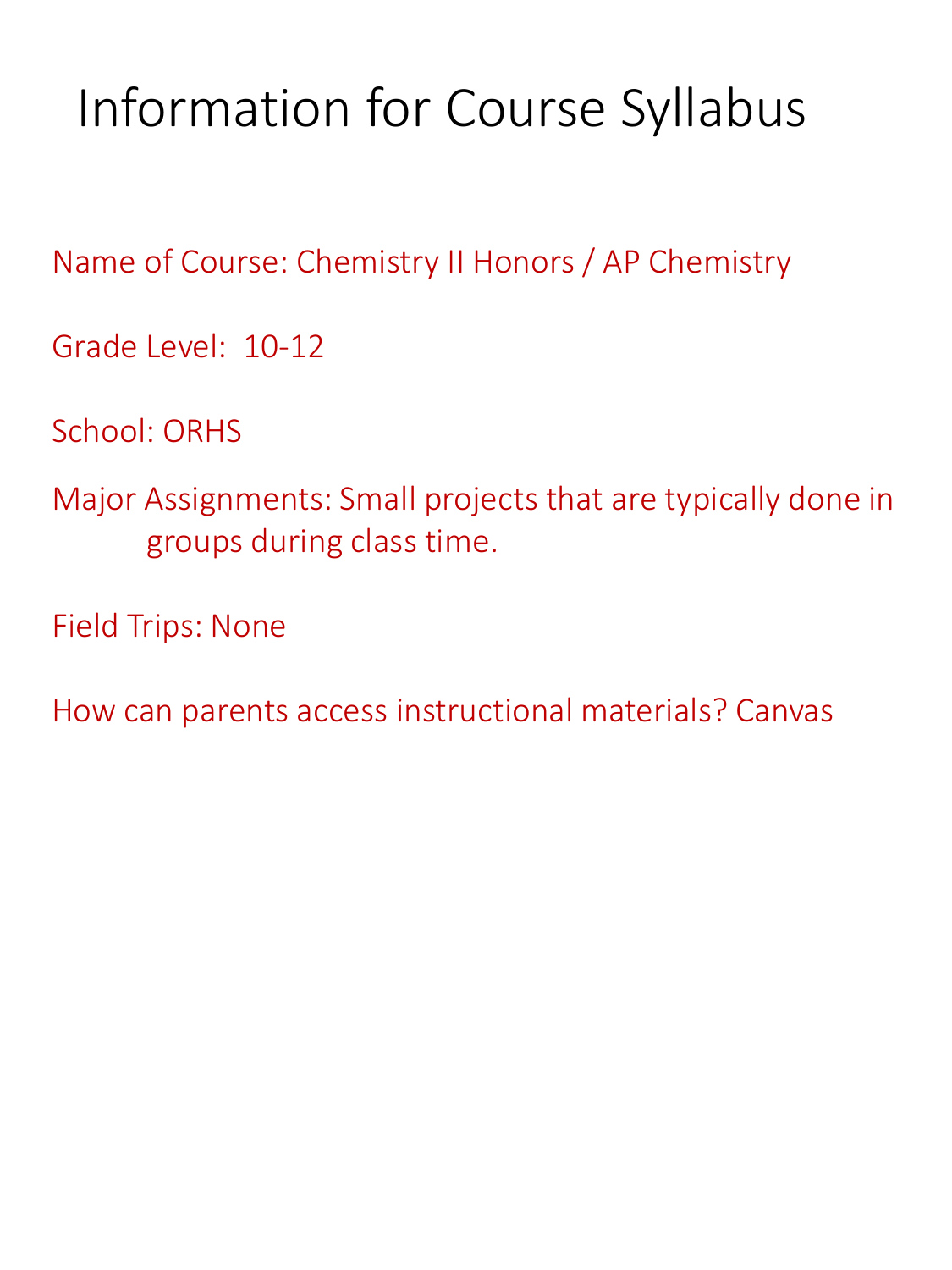#### **Term 1**

Big Idea 1 and 2: Atoms, Physical and Chemical Properties, Bonding **Big Idea 1 and 2: Atoms, Physical and Chemical Properties, Bonding**

| <b>Molecules &amp; Elements</b> |
|---------------------------------|
| <b>Chemical Analysis</b>        |
| The Mole                        |
| Coulomb's Law                   |
| <b>Electron Configuration</b>   |
| Periodicity                     |
| <b>Atomic Models</b>            |
| Mass Spectrometry               |
| Light and Matter                |
| Solids & Liquids                |
| Gases                           |
| Solutions                       |
| <b>Intermolecular Forces</b>    |
| <b>Covalent Bonding</b>         |
| Ionic Bonding                   |
| <b>Metallic Bonding</b>         |
| Lewis Diagrams & VSEPR Models   |
| Solids                          |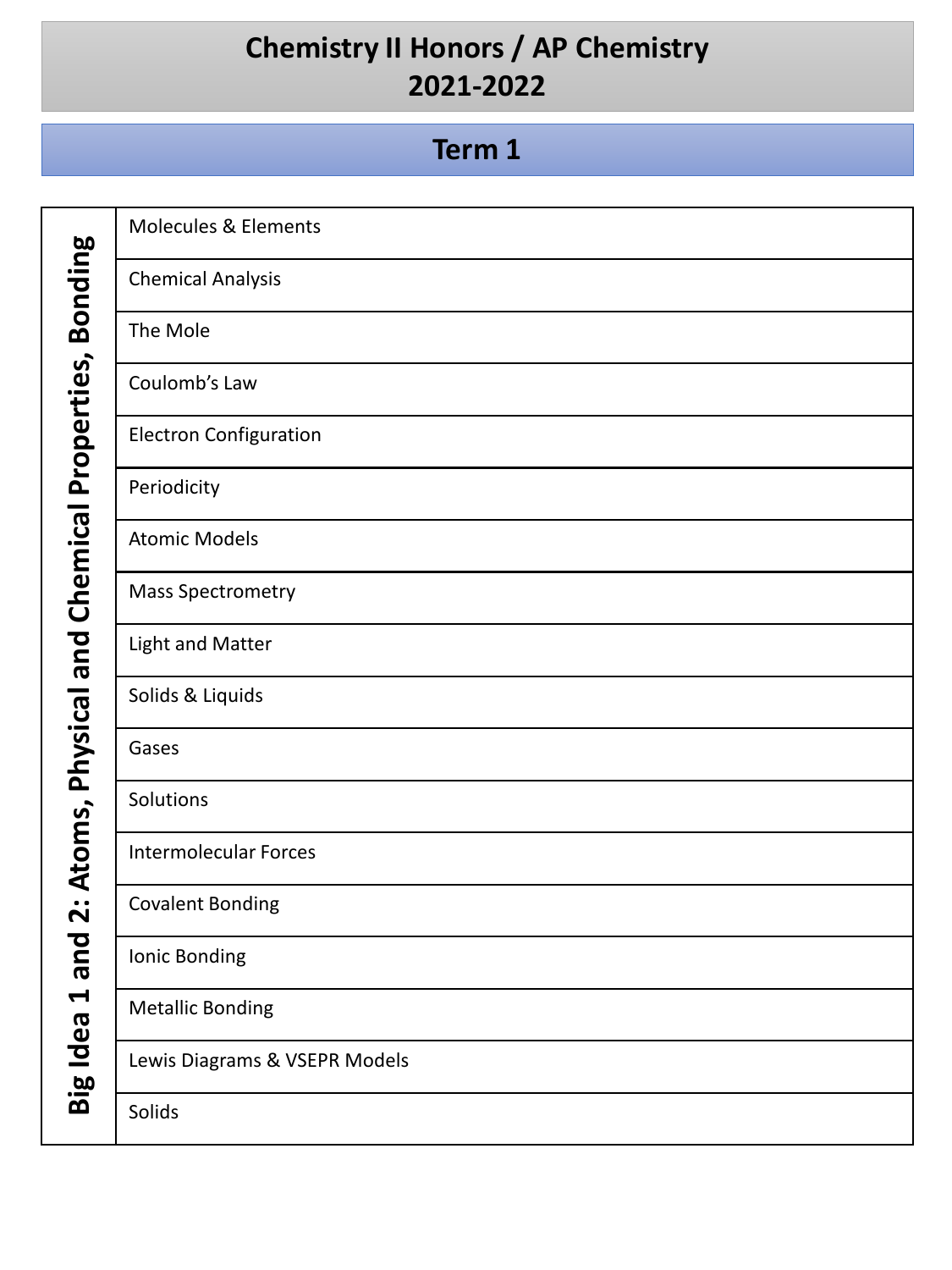#### **Term 2**

Molecular, Ionic, Net Ionic Equations

Stoichiometry

Synthesis, Decomposition Reactions

Neutralization Reactions

Redox Reactions

Chemical Change Evidence

Endothermic & Exothermic Reactions

Electrochemistry

The Rate of Reactions

The Rate Law

The Rate Constant

Elementary Reactions

Activation Energy

The Reaction Path

Multistep Reactions

The Rate-Limiting Step

Reaction Intermediates

**Catalysts** 

Big Idea 3 and 4: Stoichiometry and Chemical Reactions **Big Idea 3 and 4: Stoichiometry and Chemical Reactions**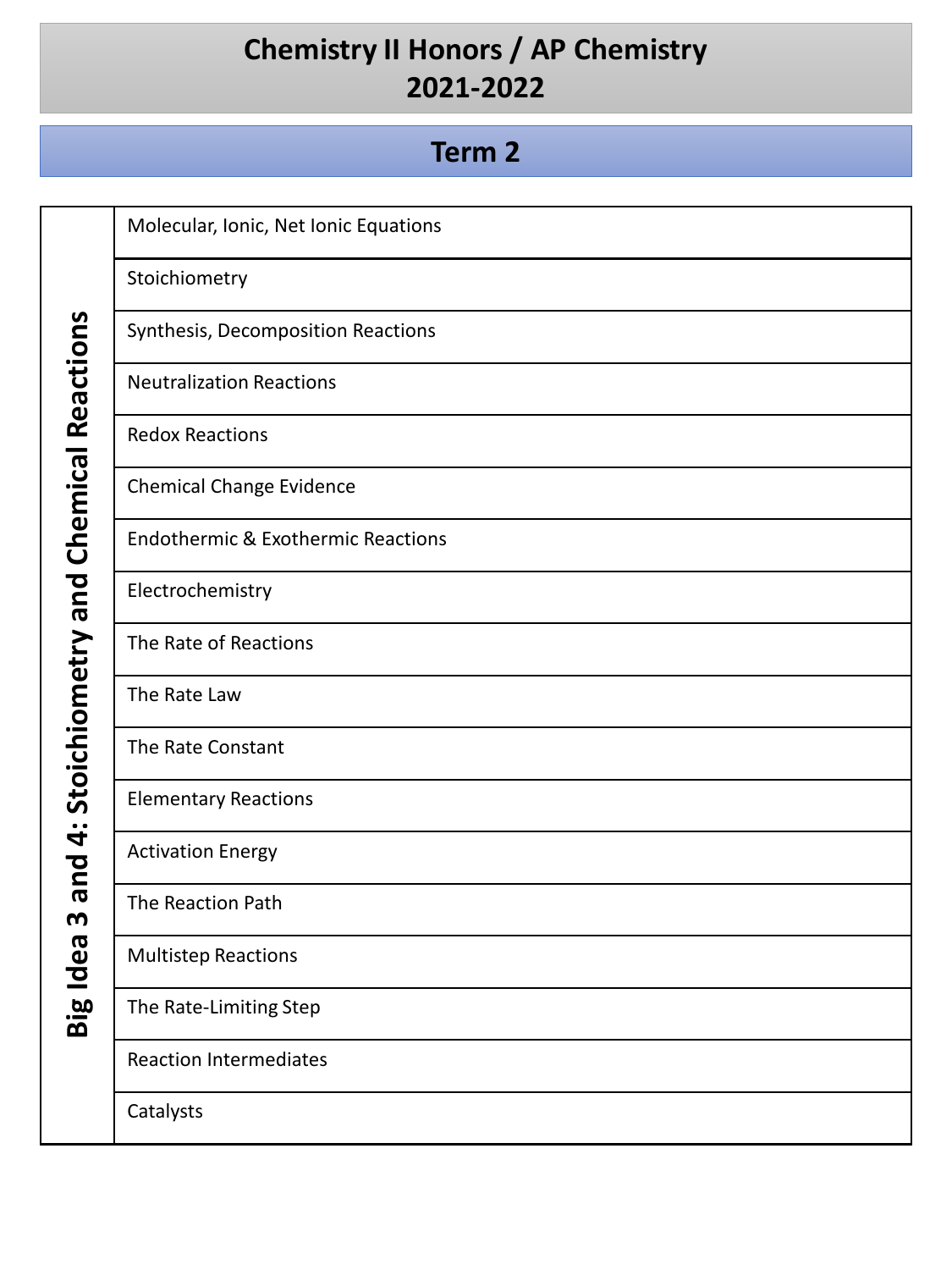# **Term 3**

| <b>Bases</b><br>pue<br>Thermodynamics and Acids | Temperature                              |
|-------------------------------------------------|------------------------------------------|
|                                                 | <b>Energy Transfer</b>                   |
|                                                 | <b>Conservation of Energy</b>            |
|                                                 | <b>Energy Changing Processes</b>         |
|                                                 | Calorimetry                              |
|                                                 | Bond Length & Bond Energy                |
|                                                 | <b>Enthalpy of Reaction</b>              |
|                                                 | Intermolecular Potential Energy          |
|                                                 | <b>Chemical &amp; Physical Processes</b> |
|                                                 | <b>Biological &amp; Polymer Systems</b>  |
|                                                 | Entropy                                  |
|                                                 | <b>Spontaneous Processes</b>             |
|                                                 | <b>Using Gibbs Free Energy</b>           |
|                                                 | <b>Driving Nonspontaneous Processes</b>  |
|                                                 | <b>Kinetic Reaction Control</b>          |
| $\bullet\; \bullet$<br>$\boldsymbol{\omega}$    | <b>Reversible Reactions</b>              |
|                                                 | The Reaction Quotient                    |
| pue                                             | Equilibrium                              |
| ம                                               | The Equilibrium Constant                 |
| σ<br>$\ddot{\mathbf{u}}$                        | LeChatelier's Principle                  |
| <b>big Id</b>                                   | <b>Equilibrium Disturbances</b>          |
|                                                 | Acid-Base Equilibrium                    |
|                                                 | pH & Buffers                             |
|                                                 | Solubility                               |
|                                                 | Free Energy & the Equilibrium Constant   |